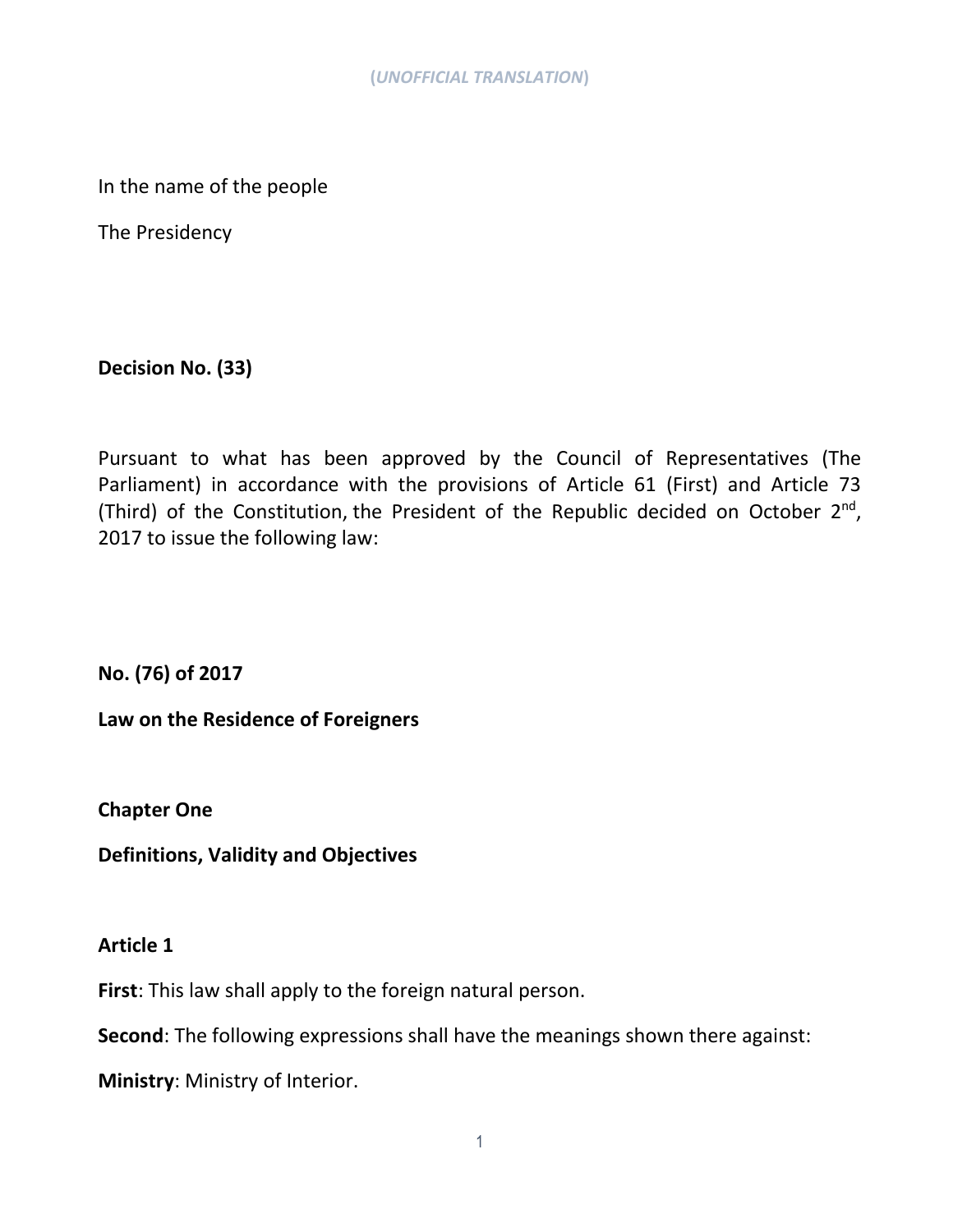**Minister**: Minister of Interior.

**Director General**: Director General of the General Directorate of Residence.

**The General Directorate**: the General Directorate of Residence which shall be established later under the law of the Ministry of Interior.

**Competent Authority**: the General Directorate of Residence.

**Residence Officer**: The officer who shall be empowered by the Director General to have the authority of a residence officer for the purpose of executing the provisions of this law.

**Bureau of Security Investigation**: the office which shall be established within the Ministry of Foreign Affairs and shall include representatives of the Ministry of Foreign Affairs, the General Directorate of Residence, Directorate of Intelligence, the Ministry of Interior, the Iraqi National Intelligence Service and the National Security Service. The Office shall check on a daily basis the names of individuals sent by Iraqi embassies and consulates for the purpose of granting them entry visas.

**The Foreigner**: Anyone who does not hold the nationality of the Republic of Iraq.

**Entry Visa**: The approval that allows a foreigner to enter the territory of the Republic of Iraq which shall be stamped on his/her passport by an Iraqi Consul or by the person acting on his behalf or by the body looking after Iraqi interests abroad or whoever authorized by the Minister;

**Document of Residence**: The document issued by a competent Iraqi authority containing permission for the foreigner to reside in Iraq;

**Deportation**: The order issued by a competent authority to a foreigner residing legally in the Republic of Iraq to depart therefrom.

**Expulsion**: The procedure of sending back the foreigner who has illegally entered the territory of the Republic of Iraq outside Iraqi frontiers under a decision taken by a competent authority.

**Departure Visa**: The approval by a competent authority for a foreigner agrees to leave the territory of the Republic of Iraq and the passport is indicated in the passport.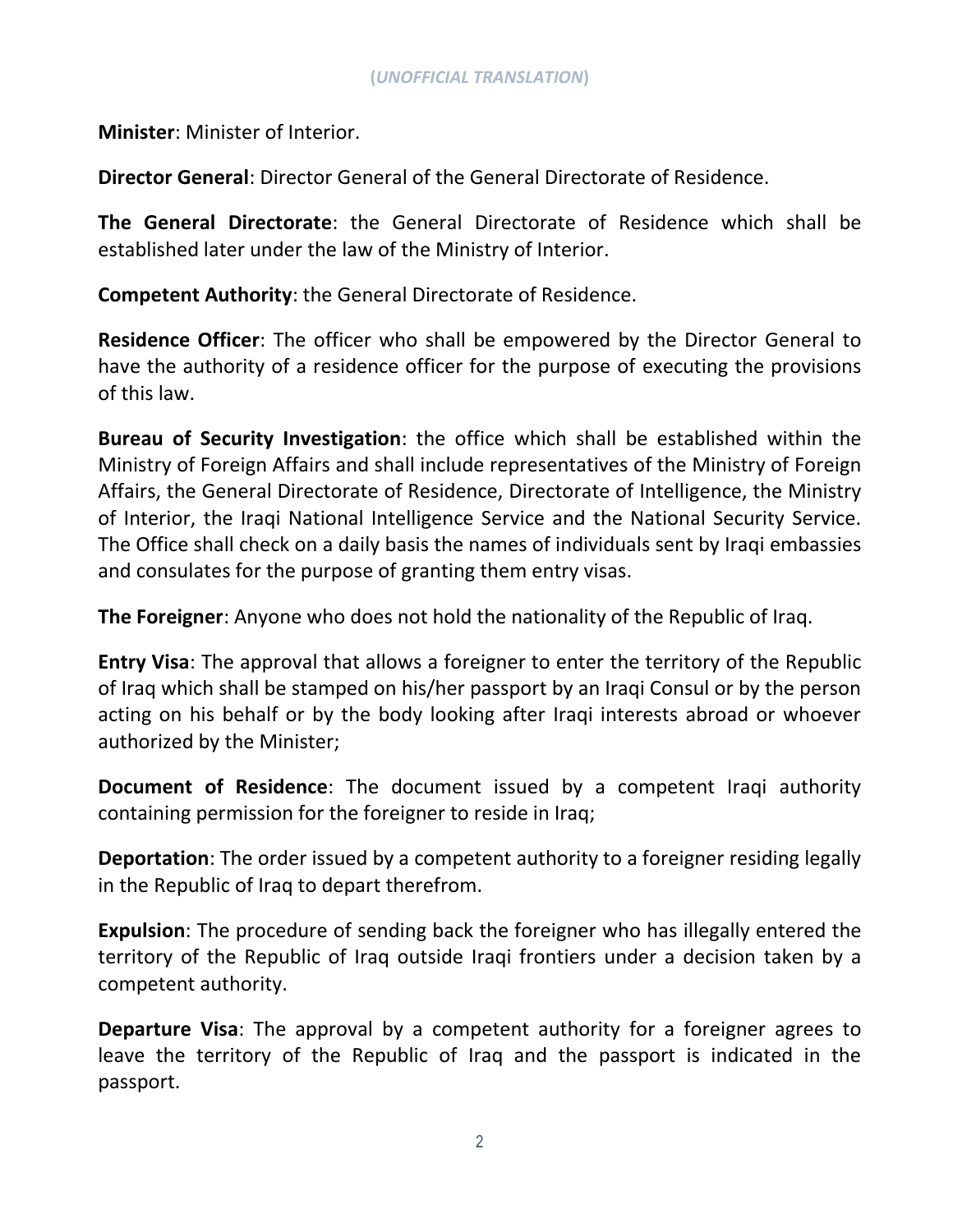**Laissez-passers**: A document which shall be granted the foreigner whose passport or travel document is lost or damaged and whose country has not had diplomatic representation within the territory of the Republic of Iraq.

**Statement of Arrival**: The information form that shall be completed and signed by the foreigner.

**Third**: The provisions of this Law shall not apply to:

**A.** Foreign kings, heads of state and heads of governments, as well as their family members and those accompanying them during the visit.

**B.** Heads of diplomatic and consular missions and their accredited and non-accredited official and their family members, taking into account the principle of reciprocity, provided that they are provided with special identity cards issued by the Ministry of Foreign Affairs.

**C.** Those responsible for the operation of ships, aircraft and trains coming to the Republic of Iraq during the period of stay of these ships, aircraft or trains, provided that their travel documents are stamped by the competent Iraqi authority when entering and leaving the territory of the Republic of Iraq.

**D**. Passengers of ships, aircraft and trains who have obtained the permission of competent Iraqi authorities have authorized them to disembark or stay temporarily in the territory of the Republic of Iraq during the period of stay of these ships, aircraft or trains.

**E.** Those who are exempted under international conventions to which the Republic of Iraq is a party.

**F.** Minors who are included in their kinsfolks' passports.

**G.** The nationals of neighboring states residents who reside in the border areas and who, with the knowledge of the border authorities and under agreements concluded between the Republic of Iraq and their countries are allowed to enter the territory of the Republic of Iraq by land to perform their normal works.

**H.** Iraqi citizens and their children who hold foreign passports.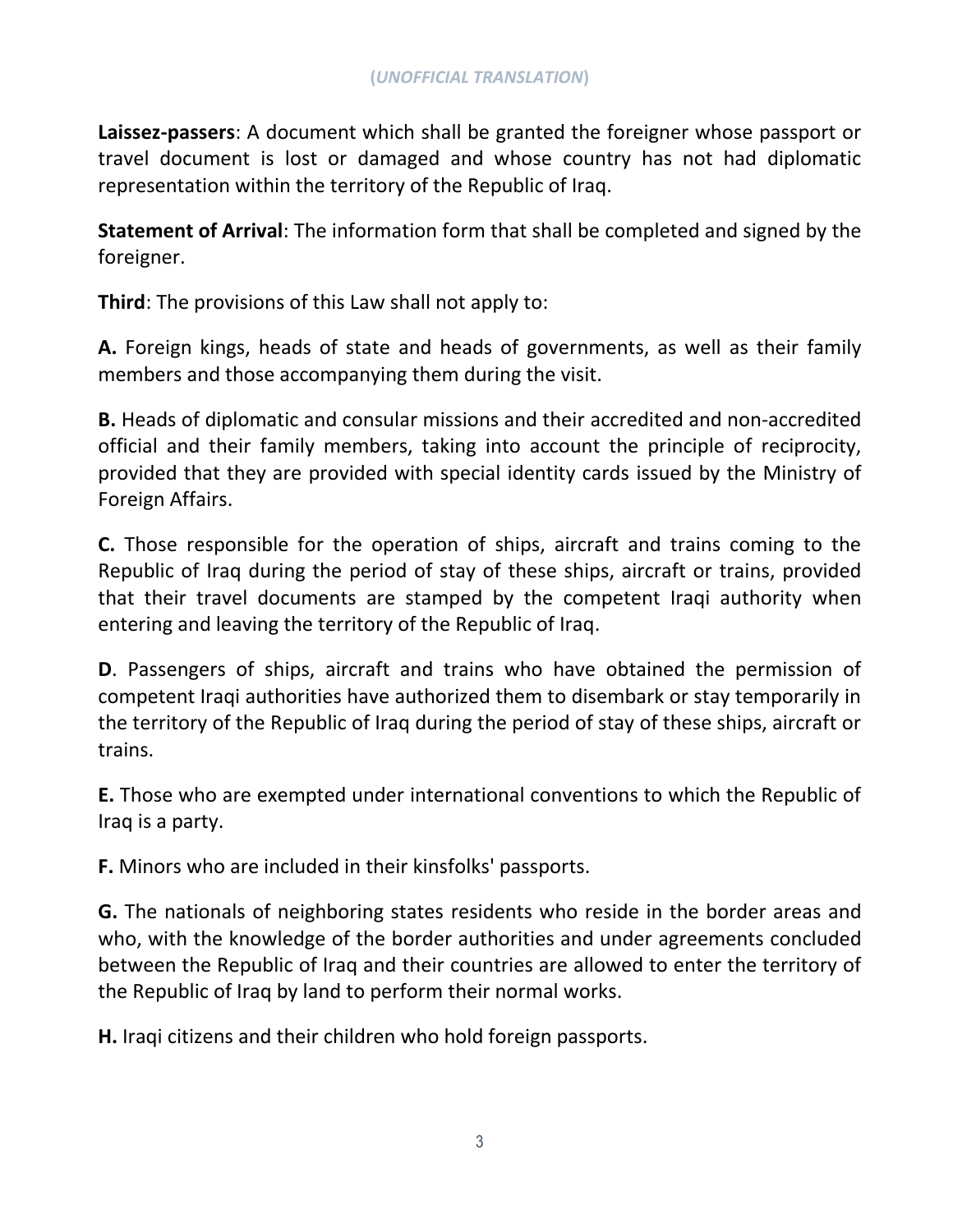# **Article 2**

This Law aims at:

**First**: Regulating the entry of the foreigner into the territory of the Republic of Iraq and departing therefrom.

**Second**: Specifying the types and parameters of visas granted to the foreigner for entering into and departing from the territory of the Republic of Iraq.

**Third**: Regulating the residence of foreigners in the Republic of Iraq.

## **Chapter Two**

## **Entry and Departure of Foreigners**

# **Article 3**

The entry of the foreigner into the territory of the Republic of Iraq and departing from it shall be subject to the following conditions:

**First**: the foreigner must hold a passport or a travel document which are valid for a period of no less than (6) six months and entitles him/her to enter into or depart from the territory of the Republic of Iraq.

**Second**: when entering the territory of the Republic of Iraq, the foreigner must have a valid entry visa which is to be stamped on his/her passport or travel document and marked by the official stamps of entry and departure upon arrival in and leaving the territory of Republic of Iraq.

**Third:** the foreigner must prove that he/she is free from communicable and infectious diseases and acquired immunodeficiency syndrome (AIDS).

**Fourth**: upon arrival in and leaving the territory of Republic of Iraq, the foreigner shall pass through the official border crossings and after his/her passport or travel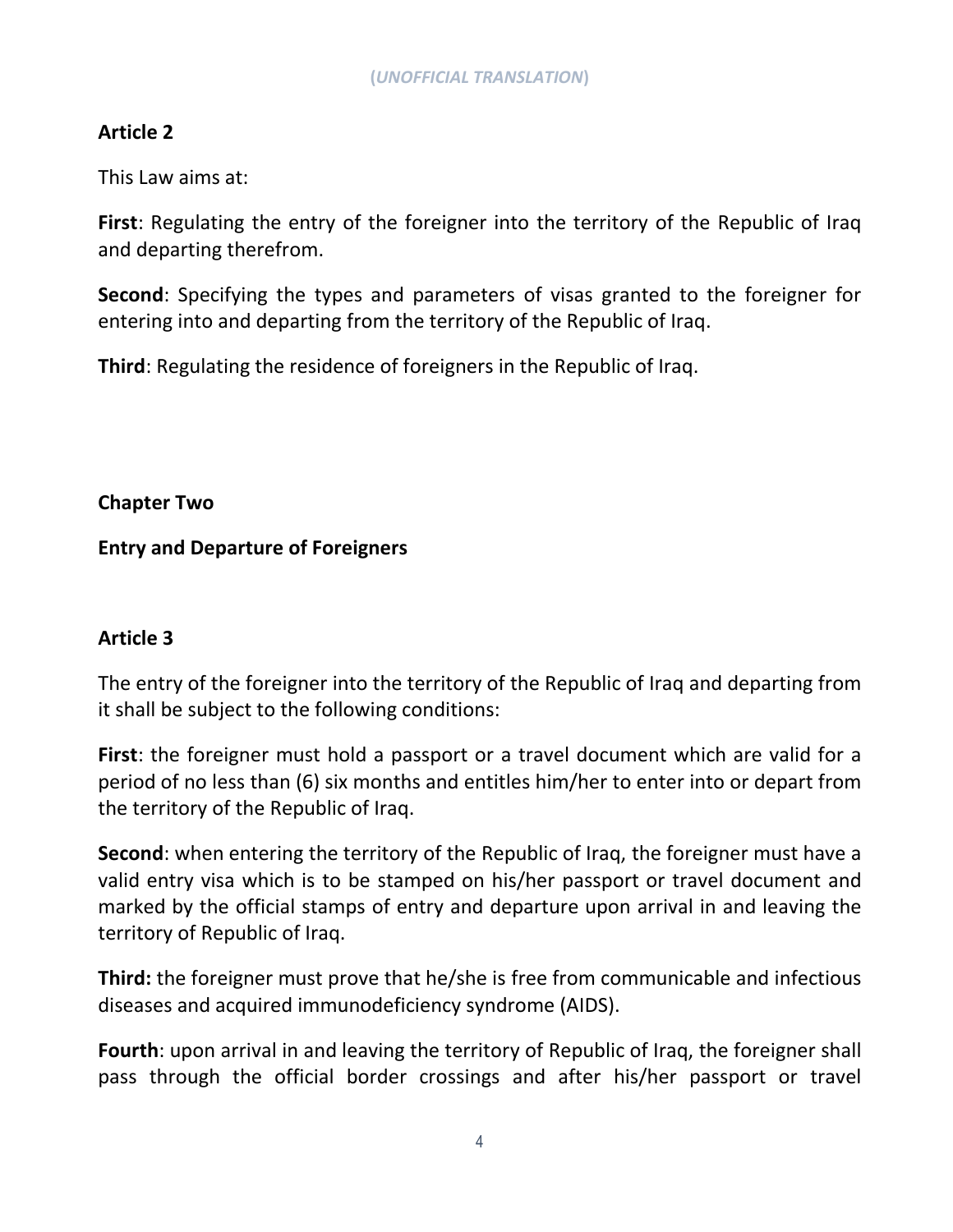document have been marked with the stamp of entry upon arrival in the territory of the Republic of Iraq and the stamp of departure upon departing therefrom

### **Article 4**

The Residence Officers, based in the Residence and Passport Centers at the Iraqi border crossings points, shall refer any foreigner, who intends to enter the Iraqi territories, to the competent authorities for investigation when it becomes clear for those officers that the personal data, Iraqi and non-Iraqi visas or the personal photo affixed in the foreigner's passport or travel document have been distorted or tampered, taking into account the principle of reciprocity.

**Chapter Three**

**Entry and Departure Visas**

### **Article 5**

Entry visas shall be issued, renewed and canceled in accordance with the provisions of this Law.

### **Article 6**

**First**: The General Directorate of Residence shall be entitled to grant the entry visas as stipulated in Paragraphs (A), (B), (C), (D), (E), (F), and (G) of Para. (First) of Article (7) of this Law.

**Second**: Our diplomatic representatives abroad shall issue the entry visas as stipulated in Para. (First) of this Article after being approved by the Ministry of Foreign Affairs' Bureau of Security Investigation.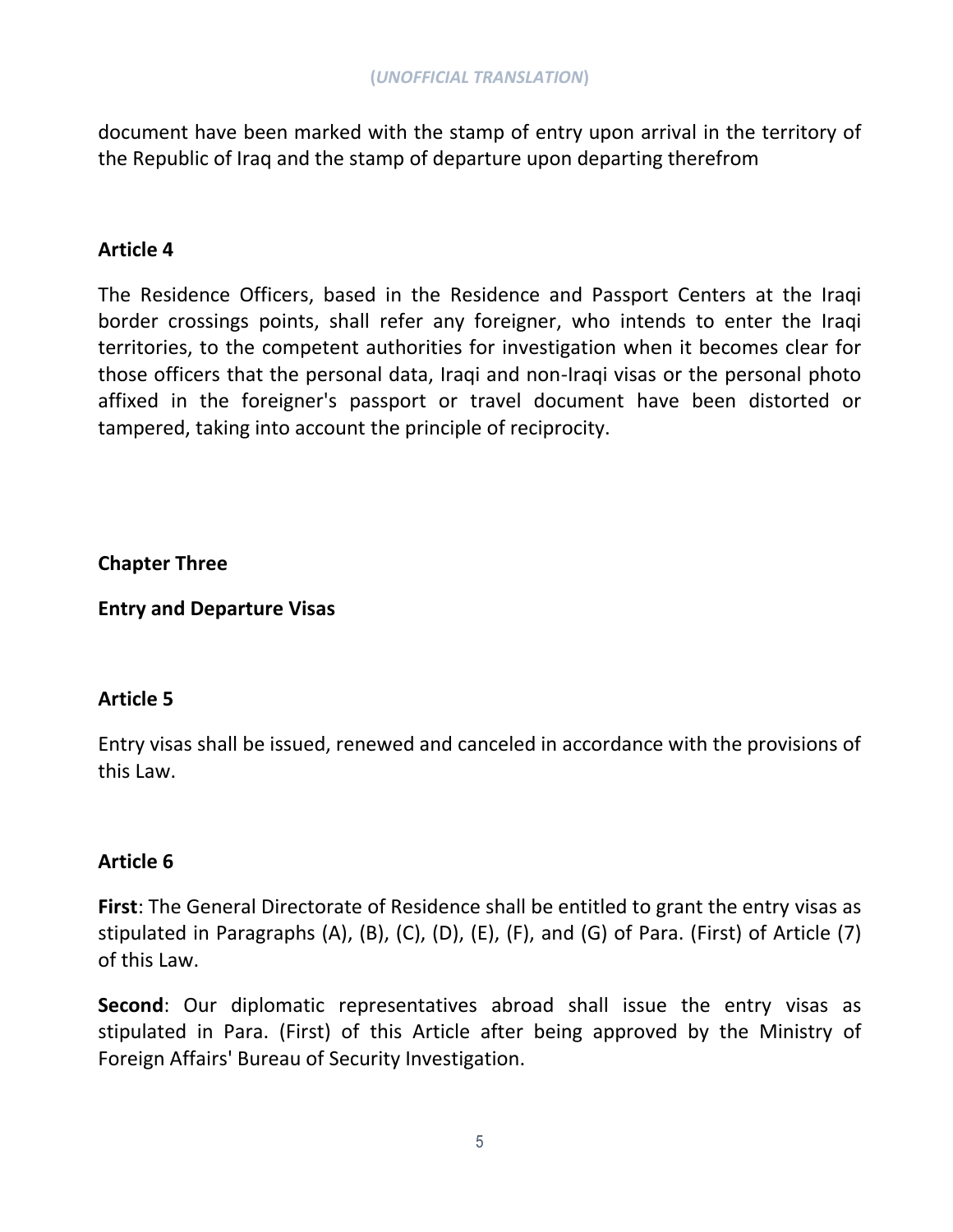**Third**: The Minister shall establish the parameters which govern the procedures and conditions of applications made by residents in the Republic of Iraq to obtain entry visas for foreigners residing abroad.

### **Article 7**

**First**: Visas of entry into the territory of the Republic of Iraq shall be as follows:

**A**. Ordinary Visa: this visa entitles its bearer to enter into the territory of the Republic of Iraq only once within sixty (60) days from the date of issuance and to reside therein for the said period.

**B**. Transit Visa: it entitles its bearer to enter the territory of the Republic of Iraq only once within thirty (30) days from the date of issuance and to stay therein for a period not exceeding seven (7) days.

**C**. Non-stop Transit Visa: it entitles its bearer to pass through the territory of the Republic of Iraq under the supervision of the competent authorities only once within (3) three days without stop within thirty (30) days from the date of issuance.

**D**. Visit Visa: The bearer of this visa is entitled to enter the territory of the Republic of Iraq only once during ninety (90) days from the date of issuance and to stay therein for thirty (30) days. The bearer is not entitled to work anywhere in the Republic of Iraq, whether with or without pay.

**E**. Tourist Visa: This visa shall be granted under the sponsorship of institutions, bodies and companies operating in the field of tourism, on both individual of family bases, for visiting tourist and religious areas. It entitles the bearer to enter the territory of the Republic of Iraq only once within sixty (60) days from the date of issuance and to stay therein for a period of thirty (30) days. The bearer is not entitled to work anywhere in the Republic of Iraq, whether with or without pay.

**F**. Special Visa: This visa shall be granted under a decision by the Minister of Interior in coordination with the Minister of Foreign Affairs for considerations relating to international courtesies. The bearer shall be entitled to stay in the Republic of Iraq for thirty (30) days from the date of entry.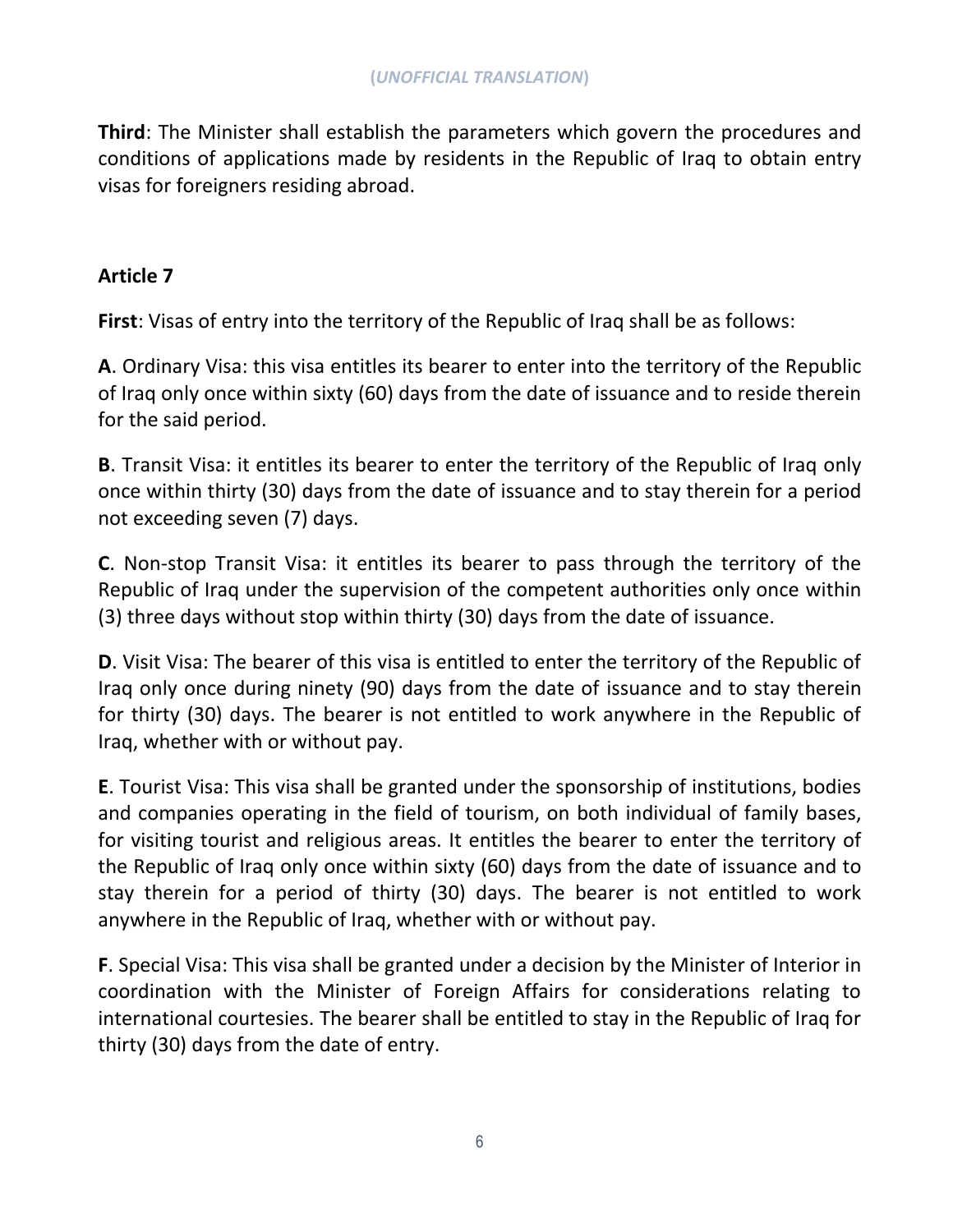**G**. Emergency Visa: This visa shall be granted by the Residence Officer to the foreigner who arrived in the territory of the Republic of Iraq with the intention of entering thereto and who has not obtained an entry visa already, provided that the Residence Officer shall inform the Director General directly and immediately.

**H**. Fast Entry Visa: This visa is to be granted within one day.

**I**. Political Visa: Granting this visa is regulated by instructions issued by the Minister of Foreign Affairs in coordination with the Minister of Interior pursuant to the principle of reciprocity.

**J**. Diplomatic Visa: This visa is granted to persons holding diplomatic passports in accordance with instructions issued by the Minister of Foreign Affairs in coordination with the Minister of Interior.

**K**. Service Visa: This visa is granted to persons who hold service passports in accordance with instructions issued by the Minister of Foreign Affairs in coordination with the Minister of Interior or his authorized representative.

**Second**: The Director General or his authorized representative and the Ambassador concerned may grant an entry visa for one or multiple trips. This visa entitles the bearer to enter the territory of the Republic of Iraq within three (3) months from the date of issuance for several trips. This visa may be extended according to the principle of reciprocity. It shall be granted under instructions issued by the Minister as follows:

A. Multi-entry visa for three (3) months.

B. Multi-entry visa for six (6) months.

C. Multi-entry visa for one (1) year.

# **Article 8**

Entry visa shall be granted under the following conditions:

**First**: The applicant must submit to the diplomatic missions of the Republic of Iraq abroad and entry points the documents attesting that he/she is financially able to cover his/her living costs during his/her stay in the Republic of Iraq.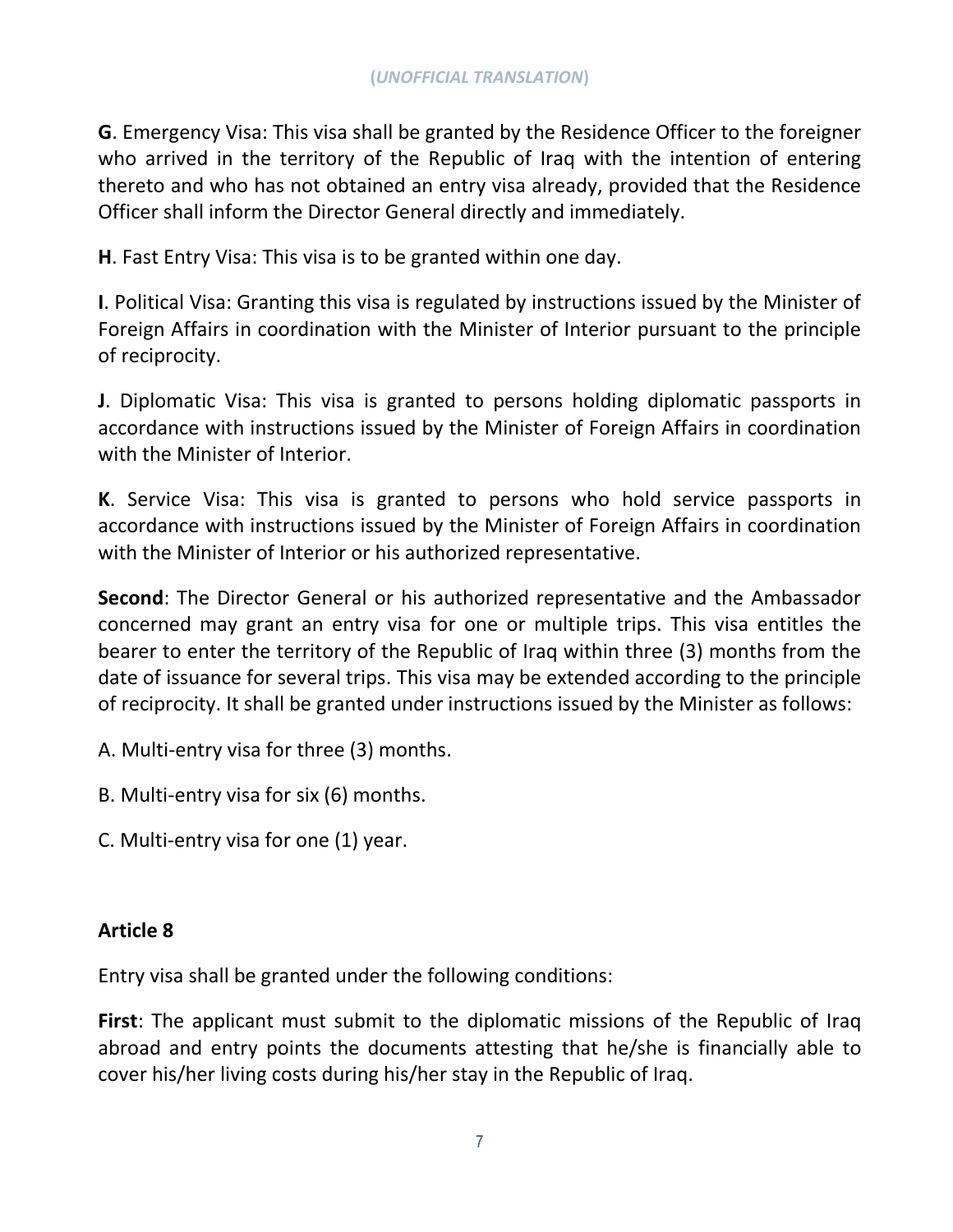**Second**: the absence of any impediment preventing his/her entry into the territory of the Republic of Iraq for reasons related to public health, morals or security, or in coordination with the competent authorities.

**Third:** The applicant should not be accused or sentenced for a felony outside the Republic of Iraq.

**Fourth**: There should no decision has been made to deport or expel him/her out of the territory of the Republic of Iraq, unless the reasons for his/her expulsion or expulsion have been eliminated. In any case, granting the visa requires the passage of (2) two years after the decision of expulsion or expulsion was issued against the foreigner.

**Fifth**: The applicant should prove according to valid laws that he/she is free of communicable and infectious diseases and acquired immunodeficiency syndrome (AIDS) (according to the instructions of the Iraqi Ministry of Health).

#### **Article 9**

The Director General or his authorized representative may grant the foreigner an entry visa entitling him/her to enter the territory of the Republic of Iraq and to reside therein for a period of one year renewable in any of the following cases:

**First**: to join the head of his/her family or his/her guardian.

**Second**: To complete his/her study in one of the Iraqi universities, colleges or institutes. Such a visa may also be granted to students of scientific religious institutes (*Hawza*) and their families, and to foreigners attending a training or specialized course in one of the public bodies or institutions.

**Third**: to a foreign woman whose Iraqi husband has died or divorced her.

**Fourth**: to an Iraqi spouse and children who hold foreign passports.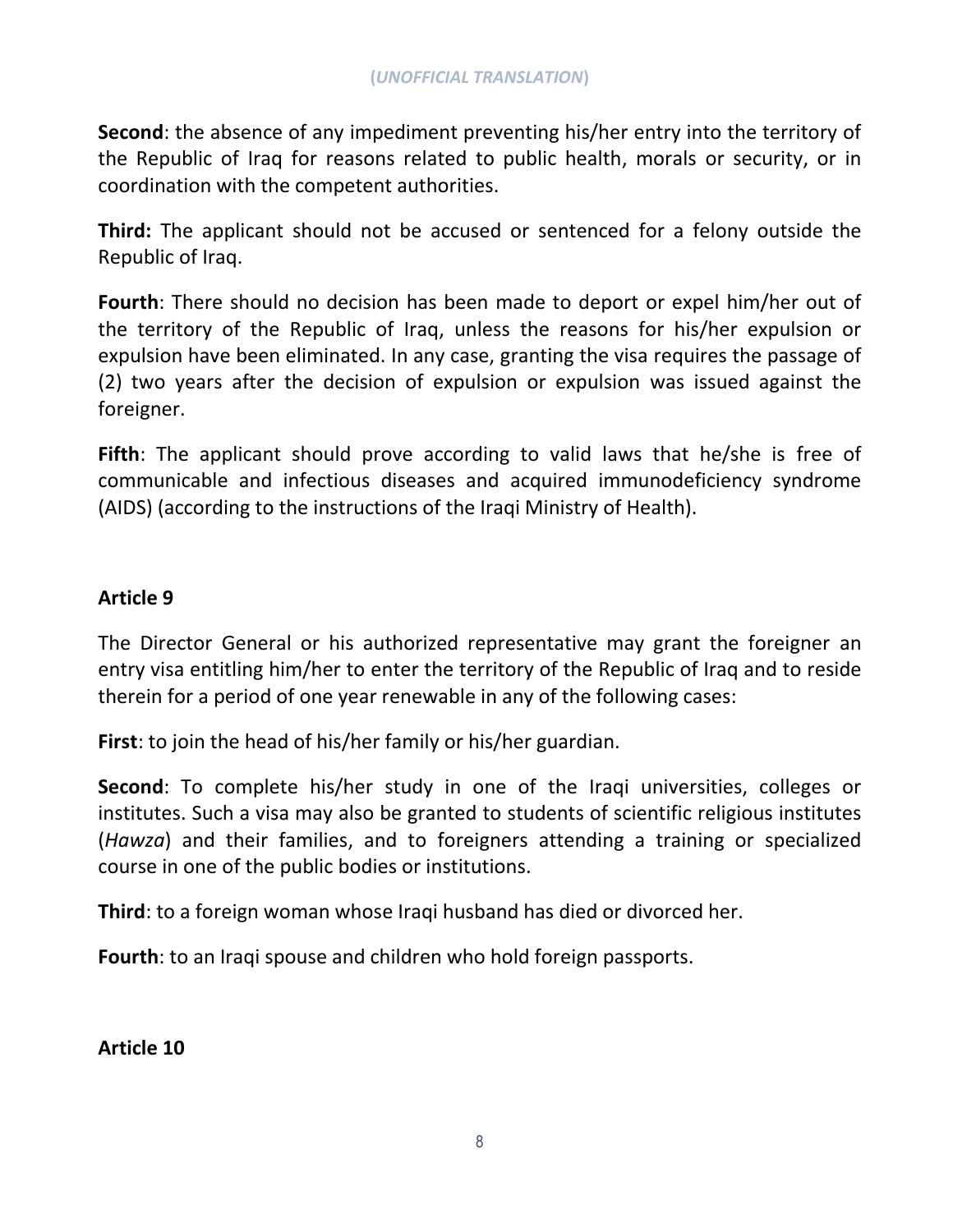The foreigner who applies for an entry visa must submit to the Iraqi competent authority the following statements:

**First**: The purpose of entry.

**Second**: The entity that will provide him/her with money in case the applicant runs out of money.

**Third**: The applicant's address in the place of residence.

**Fourth**: Two (2) recent personal photos.

**Fifth**: Any information requested by the competent authority concerning the required visa.

## **Article 11**

As stipulated in this Law, the sponsor shall guarantee the validity of the information recorded in the application form and ensure that the sponsored person shall be brought in or, if necessary, deported, and that any other obligations imposed by the competent authority will be fulfilled.

### **Article 12**

The sponsored person is committed not to work for anyone other than his sponsor. The sponsor also undertakes not to hire an unsponsored foreigner or was already sponsored by others.

### **Article 13**

The sponsorship of a foreigner who intends to work in the Republic of Iraq may be changed from one sponsor to another as follows:

**First**: If the change of sponsorship is from a governmental or a public sector department to a similar department, the following conditions must be met: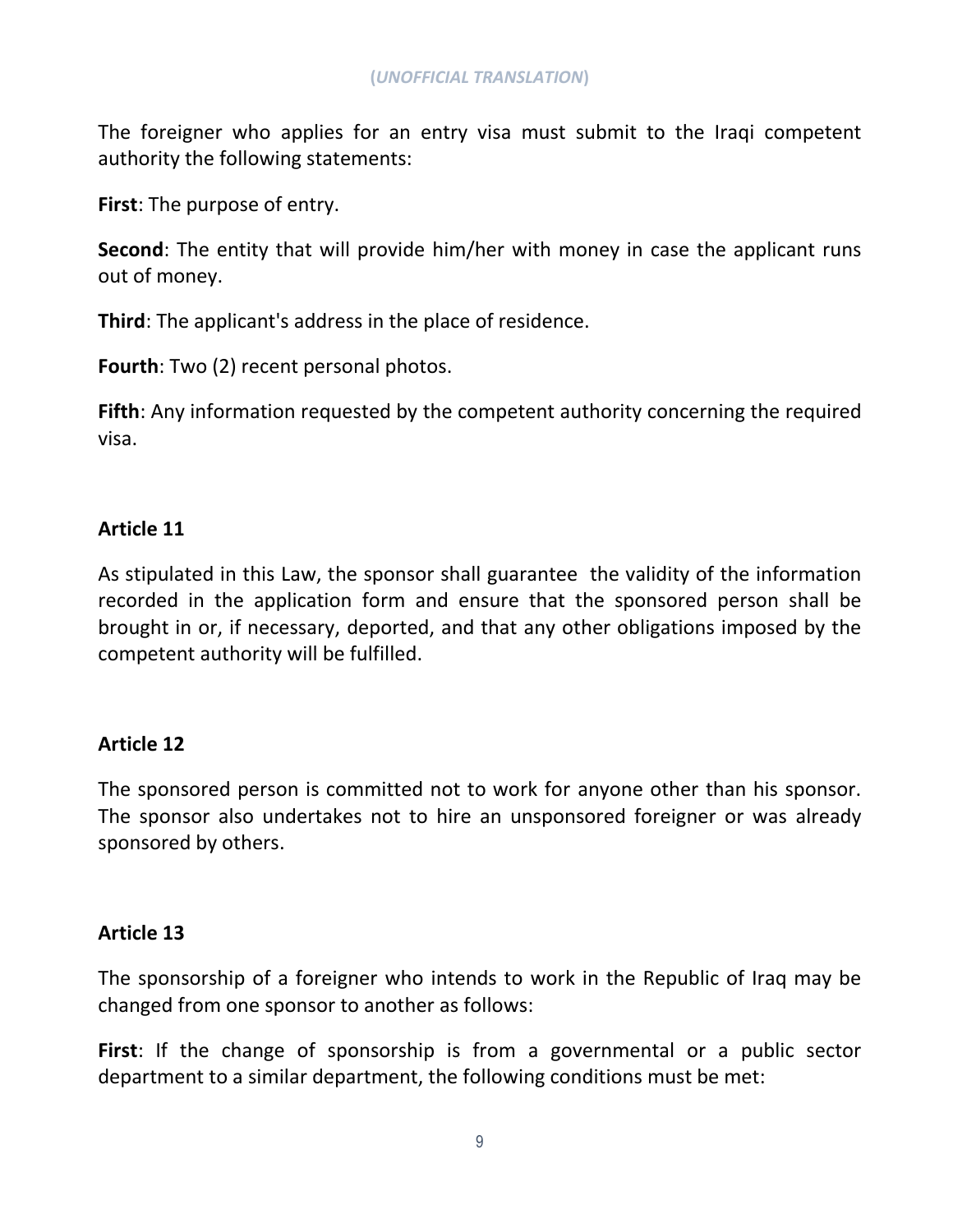A. The approval of both the previous and later sponsor.

B . The approval of the competent authority concerned.

**Second**: If the change of sponsorship is from a private sector entity to a public sector one, the following conditions must be met:

A. The approval of both the previous and later sponsor.

B . The approval of the competent authority concerned.

C. The approval of the Ministry of Labor and Social Affairs if the sponsored person falls in the categories subject to the provisions of the Labor Law.

**Third**: If the change of sponsorship is from a private sector entity to a similar entity, the following conditions must be met:

A. The approval of both the previous and later sponsor.

B. The approval of the Ministry of Labor and Social Affairs if the sponsored person falls in the categories subject to the provisions of the Labor Law.

C. The sponsor must have obtained a valid permit of residence.

# **Article 14**

Persons responsible for operating of any means of transportation shall submit, upon arrival in Iraqi territory, to the Residence Officer a list of the names of the passengers, their particulars and their employers, and a list of persons holding passports, travel documents or visas, or those whose passports are suspected to be invalid. These passengers shall be forbidden from leaving the means of transport until the competent authority decides the action to be taken regarding them.

# **Article 15**

**First**: The foreigner, who has a contract of employment or any other obligations, may not leave the Republic of Iraq until he has obtained an exit visa from the competent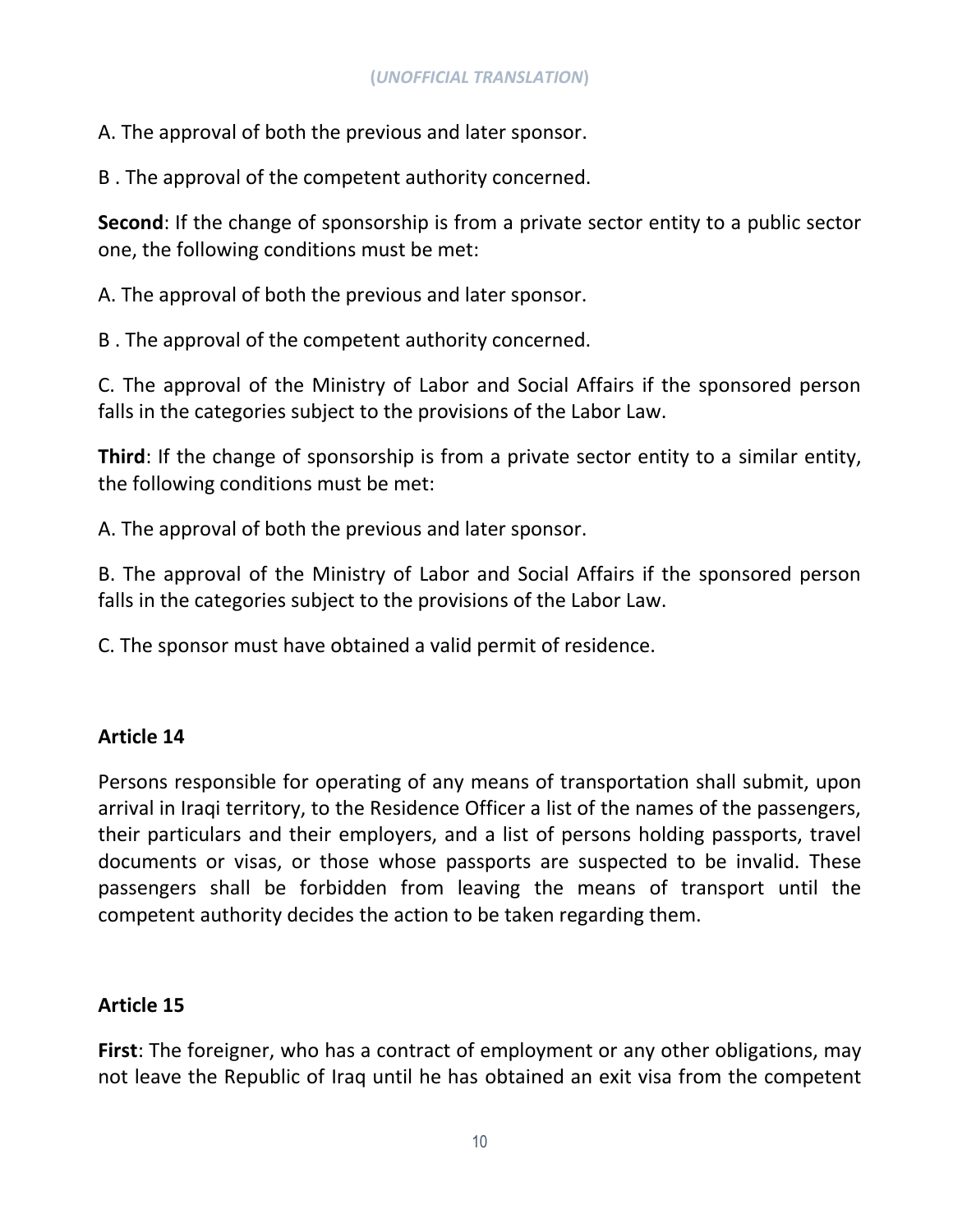authority, which must be ascertained that he/she has fulfilled his/her obligations under a document issued by his/her employer.

**Second**: The Minister, his authorized representative or the judicial authorities concerned, when there are special reasons related to public security or order, may postpone the departure of a foreigner from the territory of the Republic of Iraq for a period not exceeding thirty (30) days.

**Third**: The foreigner shall be granted an exit visa valid for ten (10) days. The Director General may extend the visa for an additional period of seven (7) days if he is satisfied with the reasons that prevented the foreigner from leaving during the abovementioned period.

### **Article 16**

The Minister or his authorized representative may decide to prevent the entry of a foreigner to the Republic of Iraq for reasons related to security situation or the public interest.

### **Article 17**

**First:** The Director General or his authorized representative may extend the validity period of the visa mentioned in Para (A), (B), (C), (D), (E) and (F), and in item (Second) of Article (7) of this Law for only one time in return for a double fee.

**Second**: The Director General or his authorized representative may change visit or tourist visas to an ordinary one.

**Third**: The Director General or his authorized representative shall have the power to cancel the entry visa referred to in the provisions of Article (7) of this Law for legal reasons. The foreigner concerned has the right to object to the Minister against the decision of cancellation within (30) thirty days from the date of the cancellation decision.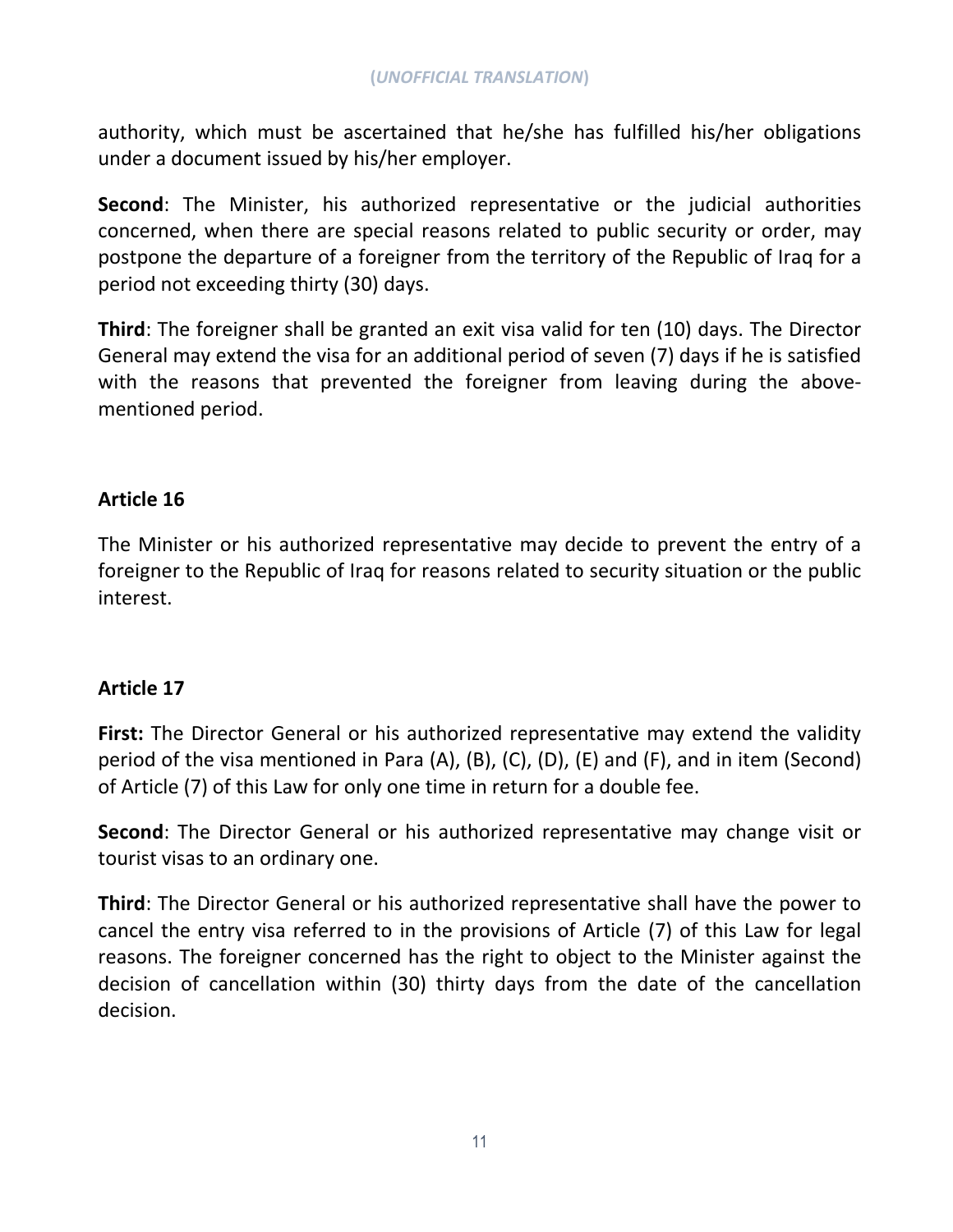## **Chapter Four**

### **Residence of Foreigners**

## **Article 18**

**First**: The foreigner must fill out, sign and submit the form of arrival statement to the Residence Officer at the entry point.

**Second**: Managers of hotels, guesthouses or any other places where the foreigner may reside shall notify the Residence Officer of the date of entry and departure of the foreigner within (2) two days from the date of his entry or departure. Any person providing lodging or accommodation to a foreigner in places other than the said places shall inform, during the said period, the competent Residence Officer of the foreigner's entry and departure.

## **Third**:

A. Any person employing a foreigner shall notify the Residence Officer within (48) forty eight hours from the date of employment of that foreigner or when the latter leaves the Republic of Iraq. The sponsor shall attach the foreigner's passport or work card, if any. The sponsor must approach the Director General ate to complete the official procedures pertaining to either terminating the residence of his sponsored employee or changing the latter's sponsorship.

B. Any person who has brought a foreigner for the purpose of employment shall deposit caution (command) money or valid return ticket (travel ticket) to guarantee the return of that foreigner to his original country.

### **Article 19**

**First**: A foreigner who wishes to remain in the Republic of Iraq for more than the period allowed in his/her ordinary visa must obtain, before the additional period ends, a residence permit from the Residence Officer for a period not exceeding (1)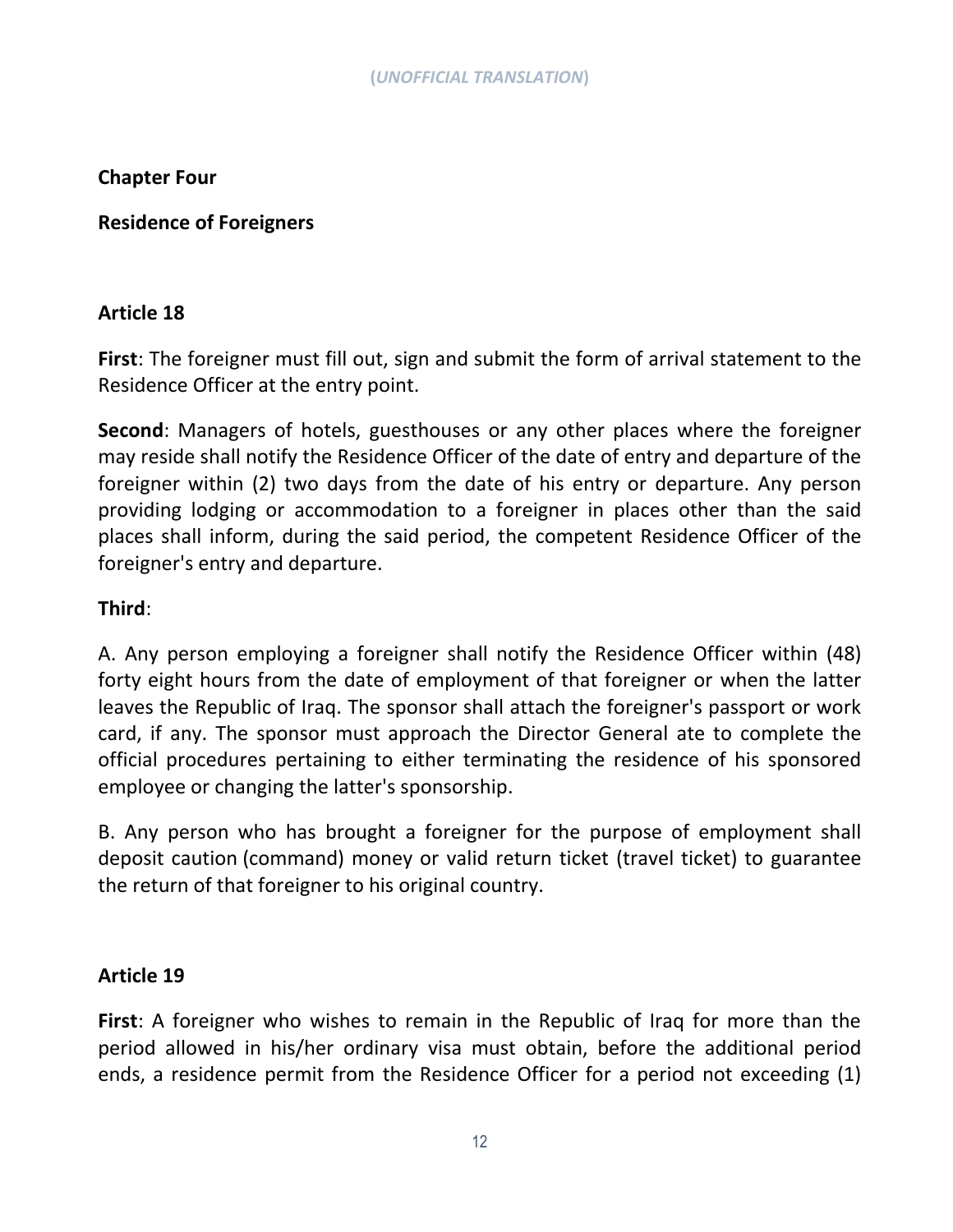one year. The foreigner may apply, before (30) thirty days from the date at which the permit ends, for extending this permit for an additional year. The foreigner may apply for such extension several times as long as the justification for granting the residence exists.

**Second**: The Director General may refuse to grant the foreigner the requested residence or extension thereof if the public interest so requires. The foreigner has the right to object to the Minister against the decision of refusal within (15) fifteen days from the date at which the foreigner was notified of the Director General's decision. The objection must be replied to within (30) thirty days from the date of the objection.

**Third**: The Minister may at any time cancel the residence permits of certain foreigners before the expiry thereof for reasons related to the public interest.

**Fourth**: The foreign resident whose residence has ended must hand over his residence card issued to him by the Residence Officer when approaching the competent authority to obtain an exit visa at the entry point.

**Fifth**: If the foreigner leaves the Republic of Iraq for a period of more than (6) six months, the remaining period granted to him shall be canceled and he/she shall obtain a new residency document upon his return.

### **Article 20**

The foreigner who has lost his passport, travel document or residence card must inform the Residence Officer within three (3) days of the date of loss by filling the form prepared for that purpose. The loss must be made public through an ad to be published at the foreigner expense in two local newspapers. After fifteen (15) days from the date of publication, the foreigner shall be granted a residence permit (lost allowance) and an official letter from the Iraqi Ministry of Foreign Affairs to the Embassy of his country notifying it of the foreigner's residence data. Upon obtaining the new passport, the remaining period of the foreigner stay in Iraq may be marked in the passport. The same steps must be taken in case the passport was damaged except for publication in the local newspaper.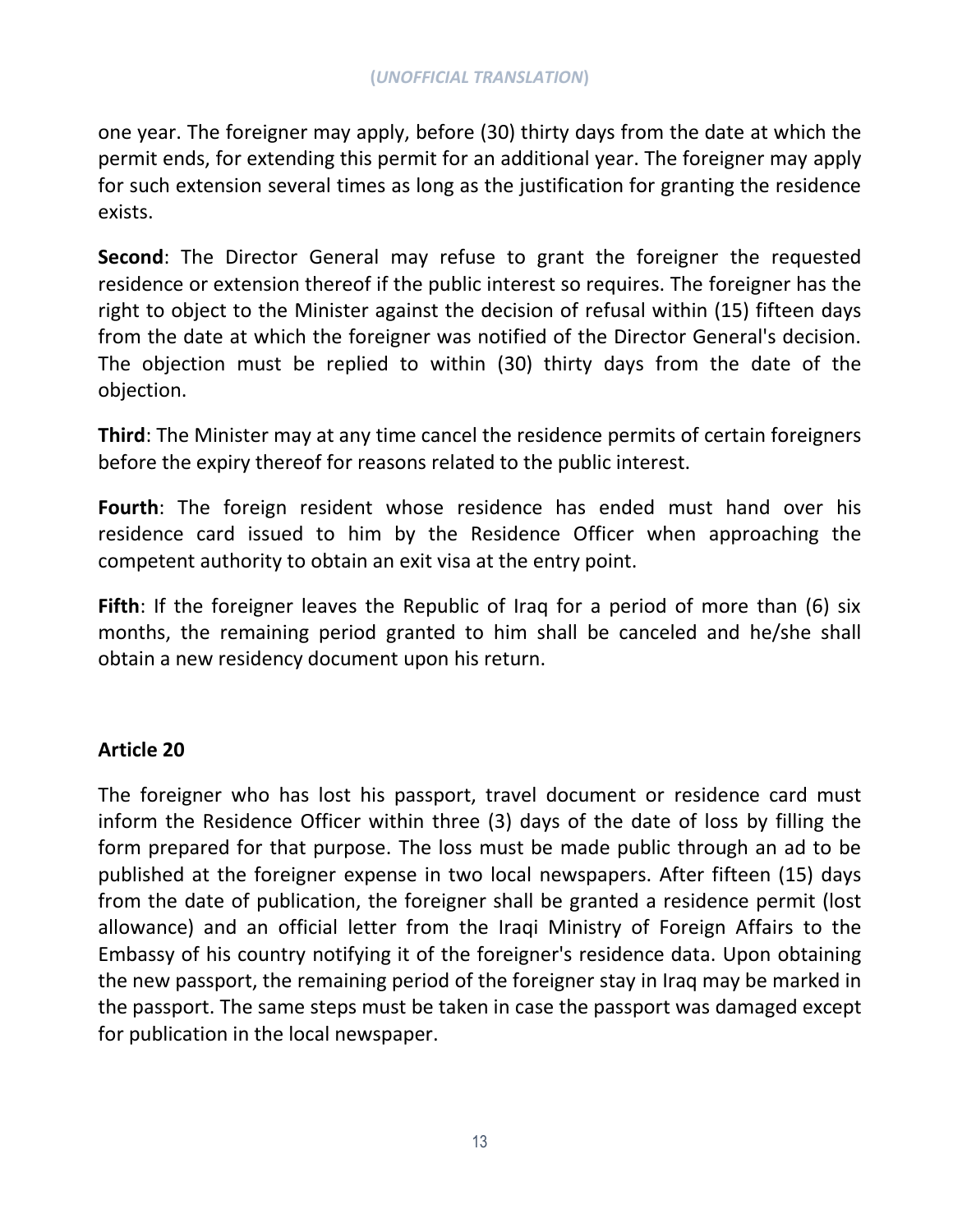# **Article 21**

**First**: The Director General or his authorized representative may allow the foreigner to stay in the Republic of Iraq for a period of (3) three years. The foreigner's residence may be renewed upon request for the same period provided that the foreigner concerned provides a useful service to the country in one of the following cases:

A. If the foreigner was born in the Republic of Iraq and continued to reside therein.

B. The foreigner who has lawfully entered the Republic of Iraq and resided therein for a period of (15) fifteen years or more.

C. The foreigner who provides scientific, cultural or artistic works and services to the country and has spent (3) three years in the Republic of Iraq.

D. The foreigner who has resided in the Republic of Iraq for no less than (6) years under a government contract of employment and wished to stay after the termination of the contract.

E. The foreigner who has joined one of the religious institutes (*Hawza*) for the purpose of studying therein.

F. Investors and businessmen who have investment or commercial businesses inside the country.

**Second**: Residence shall continue for the purposes of paragraphs (A) and (B) of Item (First) of this Article if the period that the foreigner has spent outside the Republic of Iraq each year does not exceed (6) six months for acceptable reasons.

**Third**: The Director General or his authorized representative may allow a foreign female married to an Iraqi male to reside in the Republic of Iraq for the period provided for in item (First) of this Article.

**Fourth**: The Director General or his authorized representative may permit a foreign male married to an Iraqi female to reside in the Republic of Iraq for the period stipulated in item (First) of this article as long as the marital relationship is continued.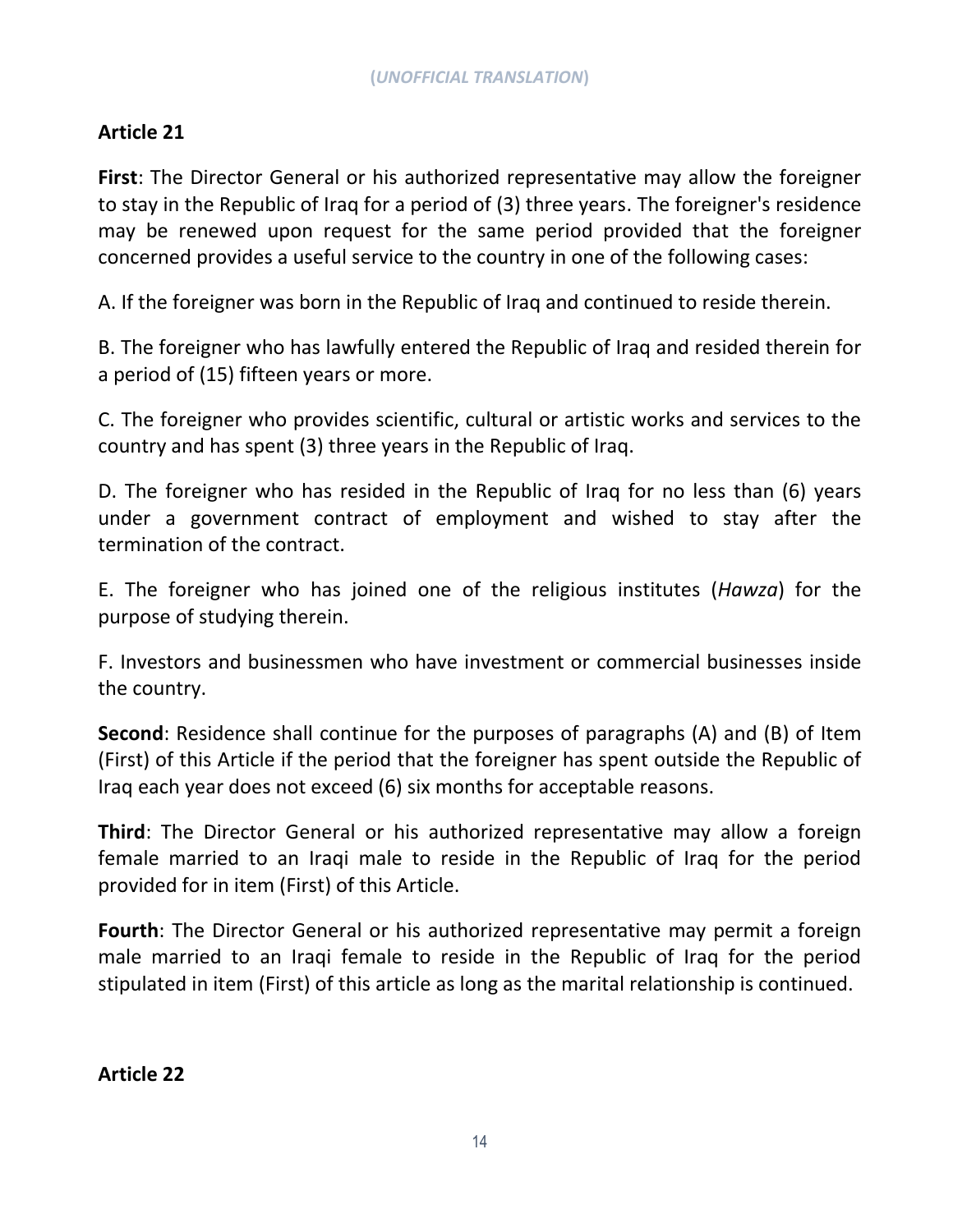The Minister may decide, for reasons related to public security or order, to prevent a foreigner in absolute terms or under the restrictions that he sets out from passing by, roaming or residing in the areas which the Minister determines in a statement published in a local newspaper.

### **Article 23**

The period of time spent by a foreigner in the Republic of Iraq from the date of applying for the residence until the date at which it is granted shall be deemed lawful residence as long as all requirements stipulated in the Law are fulfilled.

# **Chapter Five**

**Deportation and Expulsion of Foreigners** 

### **Article 24**

The General Directorate shall, in accordance with its competence, follow up and take legal action against the foreigners who enter the Iraqi territories under entry visas and do not leave Iraqi territories within the period allowed to them, as well as the foreigners whose residency period has ended and do not proceed to extend it within the specified time.

# **Article 25**

The Ministry shall carry out inspection campaigns to ensure that the laws and regulations are not violated and shall follow the legal procedures prescribed for inspection and for arresting violators of the following categories:

**First**: The infiltrators and the persons who smuggle them and help them enter and stay in Iraqi territory.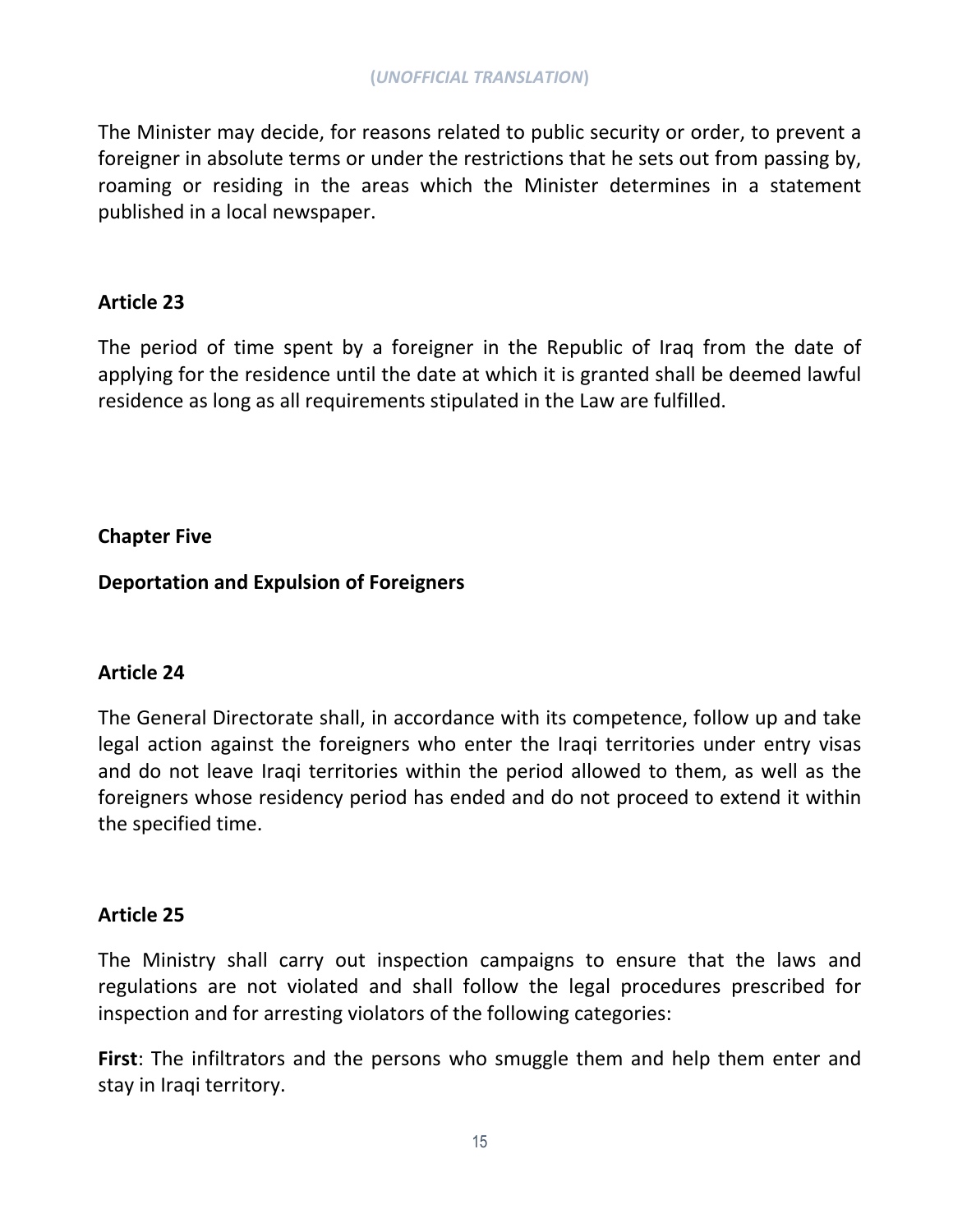**Second**: Those who hire individuals not sponsored by them.

**Third**: Those who leave workers whom they have sponsored to work for others.

**Fourth**: The sponsored individuals who run away from their original sponsors and work for others.

**Fifth**: The perpetrators of any other violation.

#### **Article 26**

The Director General, or his authorized representative, has the power to expel outside the Iraqi borders any foreigner who has illegally entered the territory of the Republic of Iraq.

### **Article 27**

The Minister or his authorized representative may deport the foreigner who has legally entered Iraq if he proves that this foreigner has not fulfilled any of the conditions stipulated in Article (8) of this Law as well as the resident who has not abided by any of these conditions after his entry.

#### **Article 28**

In case that a foreigner cannot be deported or expelled, or he is stateless, the Minister or his authorized representative may decide to determine his place of residence for a period specified in the Minister's decision until the foreigner is deported or expelled from the territory of the Republic of Iraq.

### **Article 29**

In case that a foreigner cannot be deported or expelled from the Republic of Iraq, and who poses a threat to public security, the Minister or his authorized representative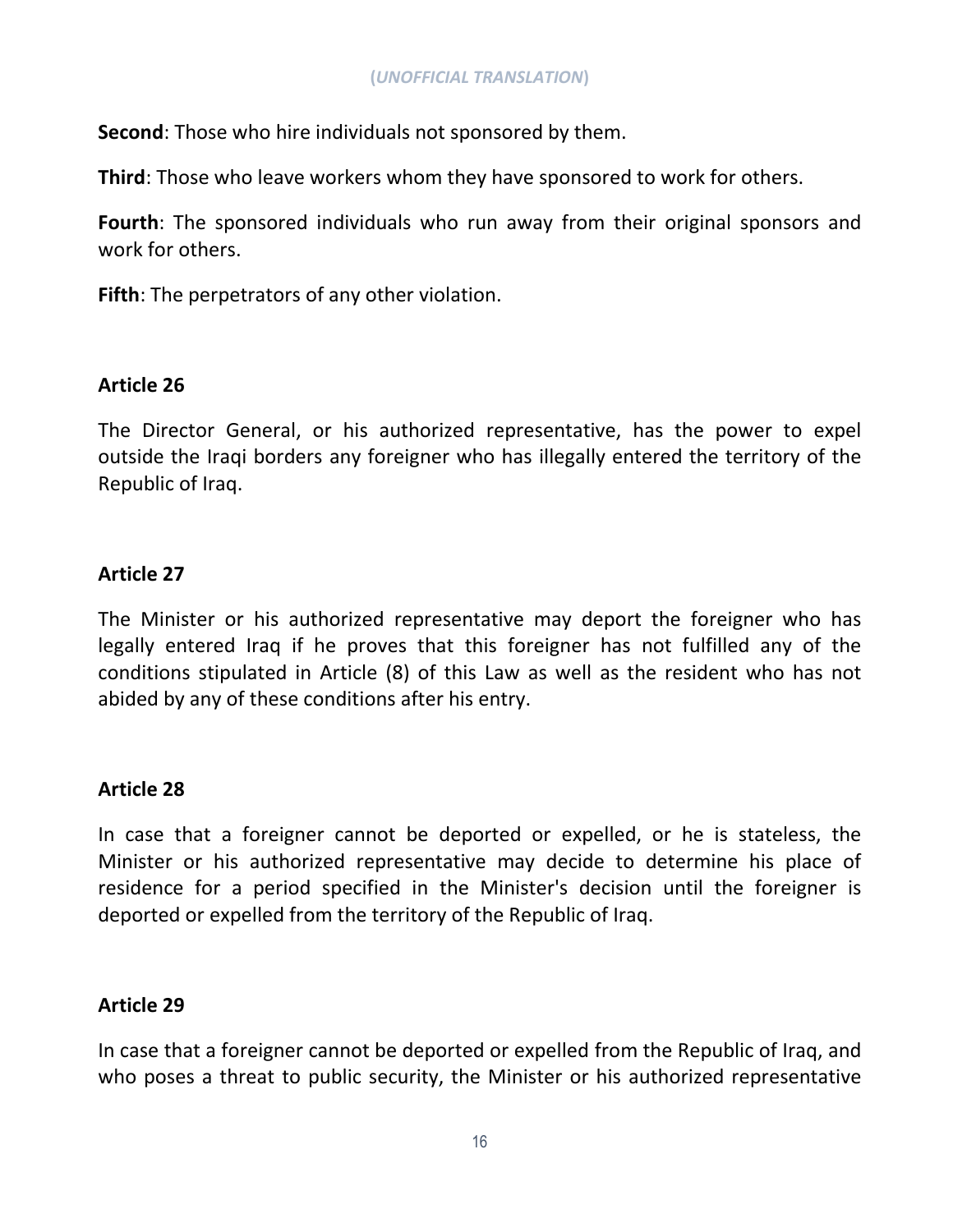may determine his place of residence for a temporary period until he is deported or expelled.

### **Article 30**

The decision to deport a foreigner may include members of his family whom he supports, provided that they are mentioned in the deportation decision.

### **Article 31**

The Minister or his authorized representative may decide to expel the foreigner who has been given a final judicial judgment that includes a recommendation to expel the foreigner from the territory of the Republic of Iraq.

### **Article 32**

A foreigner who has been expelled from the territory of the Republic of Iraq may not return to it except by a decision of the Minister and after the reasons for his deportation have been removed.

### **Article 33**

**First**: The expenses of deporting or expelling a foreigner and his family from the territory of the Republic of Iraq shall be at the foreigner's own expense or at the expense of his sponsor. If he does not have enough money, this will be at the expense of the state to which he belongs. Otherwise, the Ministry shall bear the costs of deportation or expulsion, provided that the foreigner shall be prevented from entering the Republic of Iraq again.

**Second**: The Director General or his authorized representative may issue a *laissezpassers* for a foreigner whose passport or travel document were lost or expired and whose country has no diplomatic representation in the Republic of Iraq.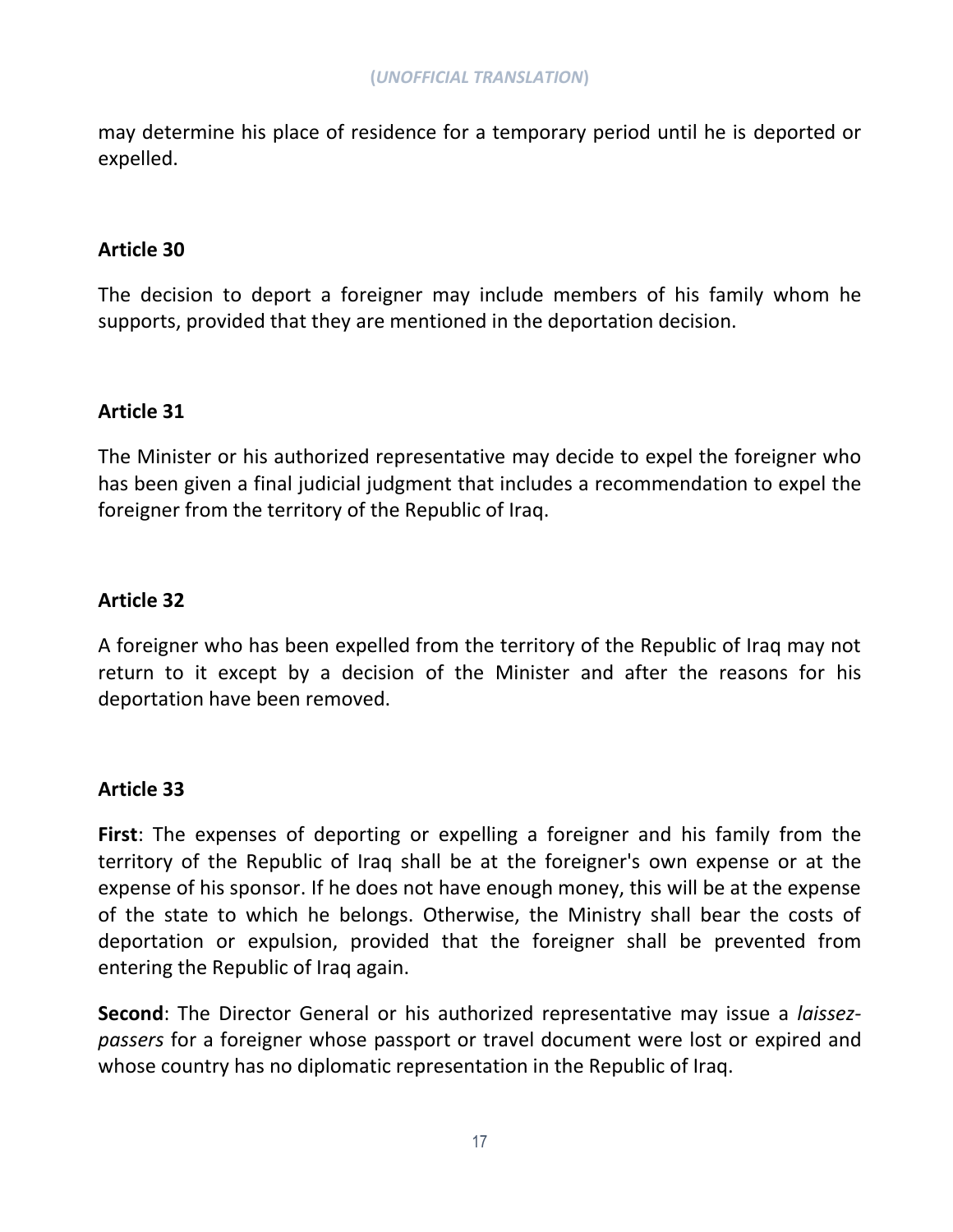#### **Article 34**

Any foreigner against whom an order of deportation or expulsion has been issued may apply, under the sponsorship of an Iraqi citizen, for a grace period of no more than (60) sixty days to liquidate his/her business and interests in Iraq. The Director General or his authorized representative may extend this grace period for no more than (60) sixty days.

### **Article 35**

The Director General or his authorized representative shall have the power to deport a foreigner whose residence application has been refused under a final decision.

**Chapter six**

**Fees and Duties**

#### **Article 36**

**First**: The Minister may issue regulations specifying the amount of fees, duties and fines to be collected by embassies, consulates, the General Directorate and residence and passport centers at the border entry points, taking into account the principle of reciprocity. The Minister is authorized to review these fees, duties and fines whenever compelling reasons arise which are to be approved by the Council of Ministers.

**Second**: Duties of urgent and fast entry visas shall be collected in double by embassies, consulates, the competent authorities and residence and passport centers at the border entry points.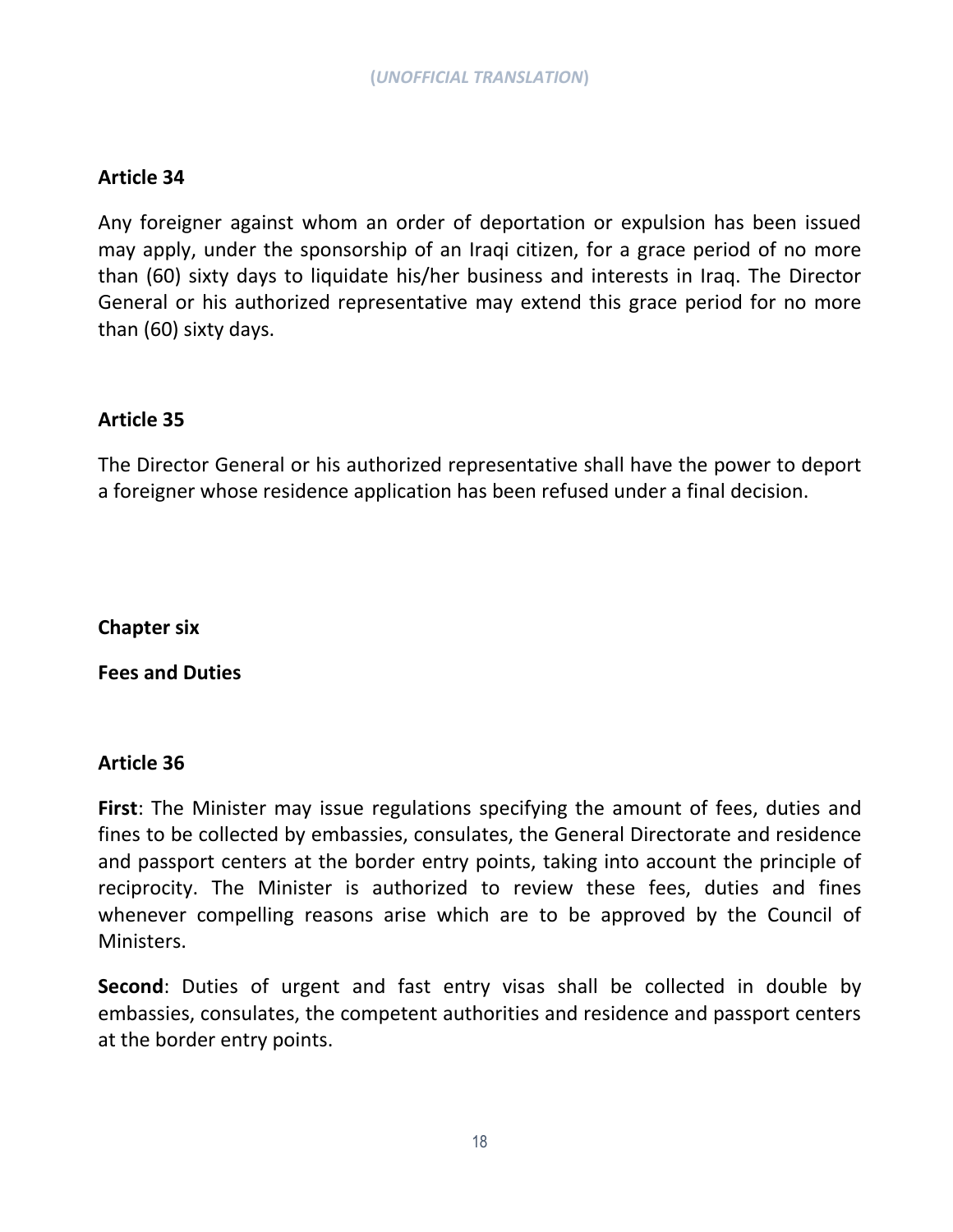# **Article 37**

The following persons, their spouses and minor children shall be exempted from the fees and duties stipulated in Article (36) of this Law:

**First**: Foreign students enrolled in Iraqi schools, institutes, colleges and scientific religious institutes (*Hawzas*).

**Second**: Foreign employees who are serving the Iraqi government under special contracts.

**Third**: Foreign journalists on the basis of principle of reciprocity.

**Fourth**: Official delegations invited by the Iraqi government.

**Fifth**: Iraqi citizens who enter Iraq holding foreign passports.

**Chapter Seven**

**Penalties**

### **Article 38**

If the commander of any means of transport or the person responsible for it brought or helped a person enter the territories Republic of Iraq in contravention of the provisions of this Law shall be punished by imprisonment for a term not to exceed (1) one year and a fine of no less than (500,000) five hundred thousand Iraqi dinars and not to exceed (1,000,000) one million Iraqi dinars or by one of these two penalties. Any person, who has been abroad a means of transport destined for the Republic of Iraq and whose leader has helped that person enter the Iraqi territories, shall be subject to the same penalties unless otherwise proven.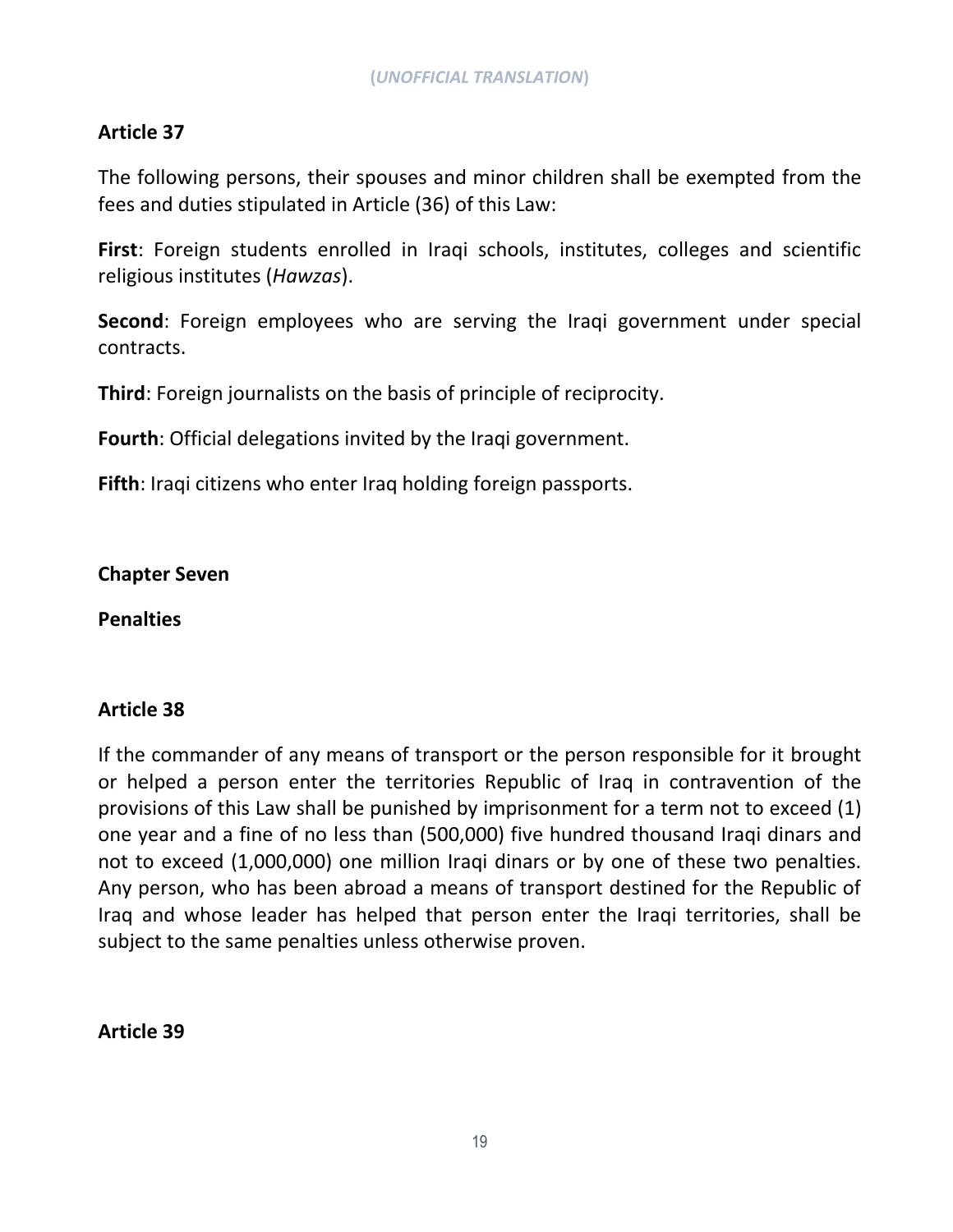Any foreigner enters the Republic of Iraq in contravention of the provisions of this Law or does not comply with the order of deporting him shall be punished by imprisonment for a term not exceeding (1) one year and a fine of no less than (500,000) five hundred thousand Iraqi dinars and not to exceed (1,000,000) one million Iraqi dinars, or by one of these two penalties.

### **Article 40**

Any person who contravenes the provisions of Articles (3), (8), (11) and (32) of this Law shall be punished by imprisonment for a term not to exceed (3) three years and a fine of no less than (500,000) five hundred thousand Iraqi dinars and not to exceed (3,000,000) three million Iraqi dinars, or by one of these two penalties.

### **Article 41**

Any person who contravenes the provisions of Articles (10), (14), (18) and (19) of this Law or has assisted others to commit such an offense shall be punished by imprisonment for a term not to exceed (1) one year and a fine of no less than (100,000) one hundred thousand Iraqi dinars and not to exceed (500,000) five hundred thousand Iraqi dinars or by one of these two penalties.

### **Article 42**

The foreign resident who did not renew the validity of his/her passport within thirty (30) thirty days from the date of passport expiry and did not approach the Residence Officer concerned during the said period to establish the legality of his residence in case there is no diplomatic representation of his state in Iraq, shall be punished by imprisonment for a term not to exceed (1) one year and a fine of no less than (100,000) one hundred thousand Iraqi dinars and not to exceed (1,000,000) one million Iraqi dinars or by one of these two penalties.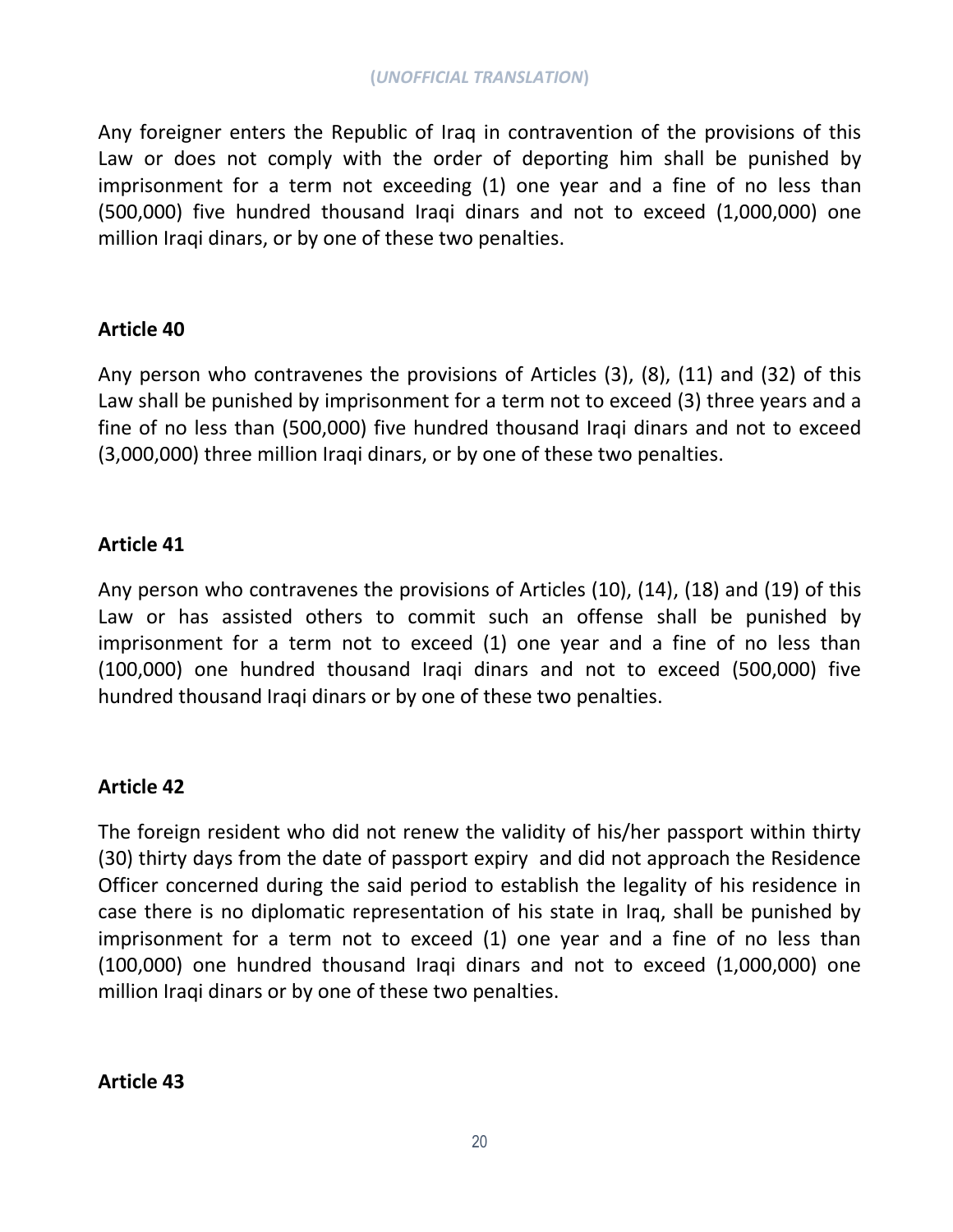The Minister or the Residence Officer may impose a fine of no less than (50,000) fifty thousand Iraqi dinars and not to exceed (100,000) one hundred thousand Iraqi dinars on anyone who contravenes the regulations issued under the provisions of this Law.

### **Article 44**

The Director General or his authorized representative shall be granted the power of a Misdemeanor Judge in accordance with the provisions of the Criminal Procedure Code for the purpose of imposing a delay fine on foreigners who have not approached the competent authorities during the first (15) fifteen days from the date of entry. Such a fine shall be of no less than (100,000) one hundred thousand Iraqi dinars in addition to an amount of (10,000) ten thousand Iraqi dinars for each day of delay, provided that the total amount of delay fines shall not exceed (5,000,000) five million Iraqi dinars. Public official holidays shall be exempted from the abovementioned period.

# **Article 45**

In case the competent court imposes one of the punishments provided for in Articles (41) and (42) of this Law, it shall rules on the expulsion of the foreigner from the territories of the Republic of Iraq.

# **Article 46**

The imposition of the punishments provided for in this Law shall not prejudice any severer punishment provided for in another Law.

### **Article 47**

The Director General or his authorized representative shall have the power of a magistrate in accordance with the provisions of the Criminal Procedure Code for the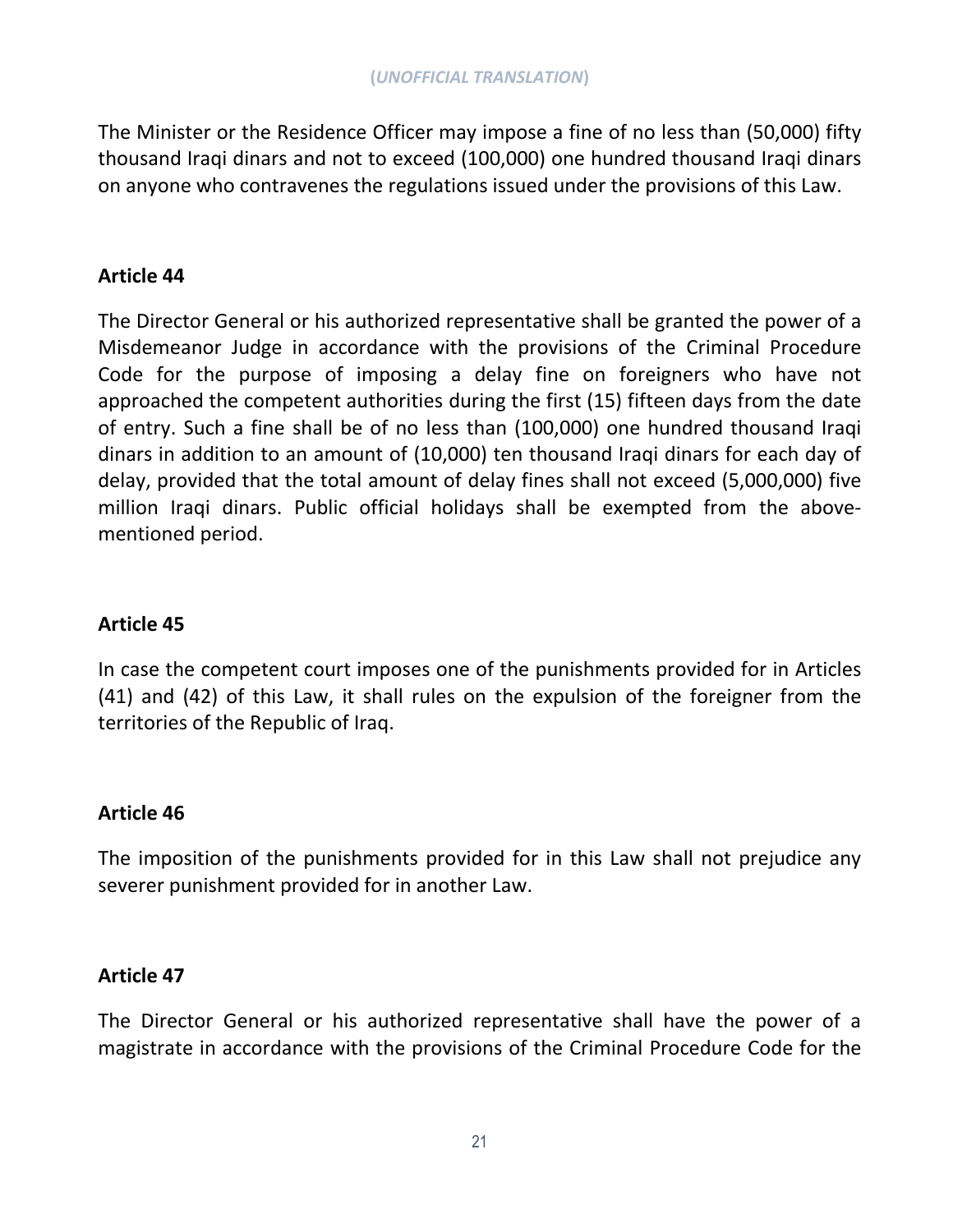purpose of imposing the fine provided for in articles (38), (39), (40), (41), (42), (43) and (44) of this Law.

#### **Article 48**

The Director General or his authorized representative shall have the power of an investigating judge in accordance with the provisions of the Criminal Procedure Code, which shall allow him to detain a foreigner for a period not exceeding (7) seven days which may be extended in order to deport or expel the foreigner from the territories of the Republic of Iraq.

**Chapter Eight**

**Final Provisions**

#### **Article 49**

For the purpose of implementing the provisions of this Law, the Residence Officer shall have the right to enter the places of foreigners' presence inside Iraqi territories using any means of transport, be it land, air or sea.

#### **Article 50**

The form and content of the residence document, the foreign register and the arrival statement shall be determined by instructions issued by the Minister.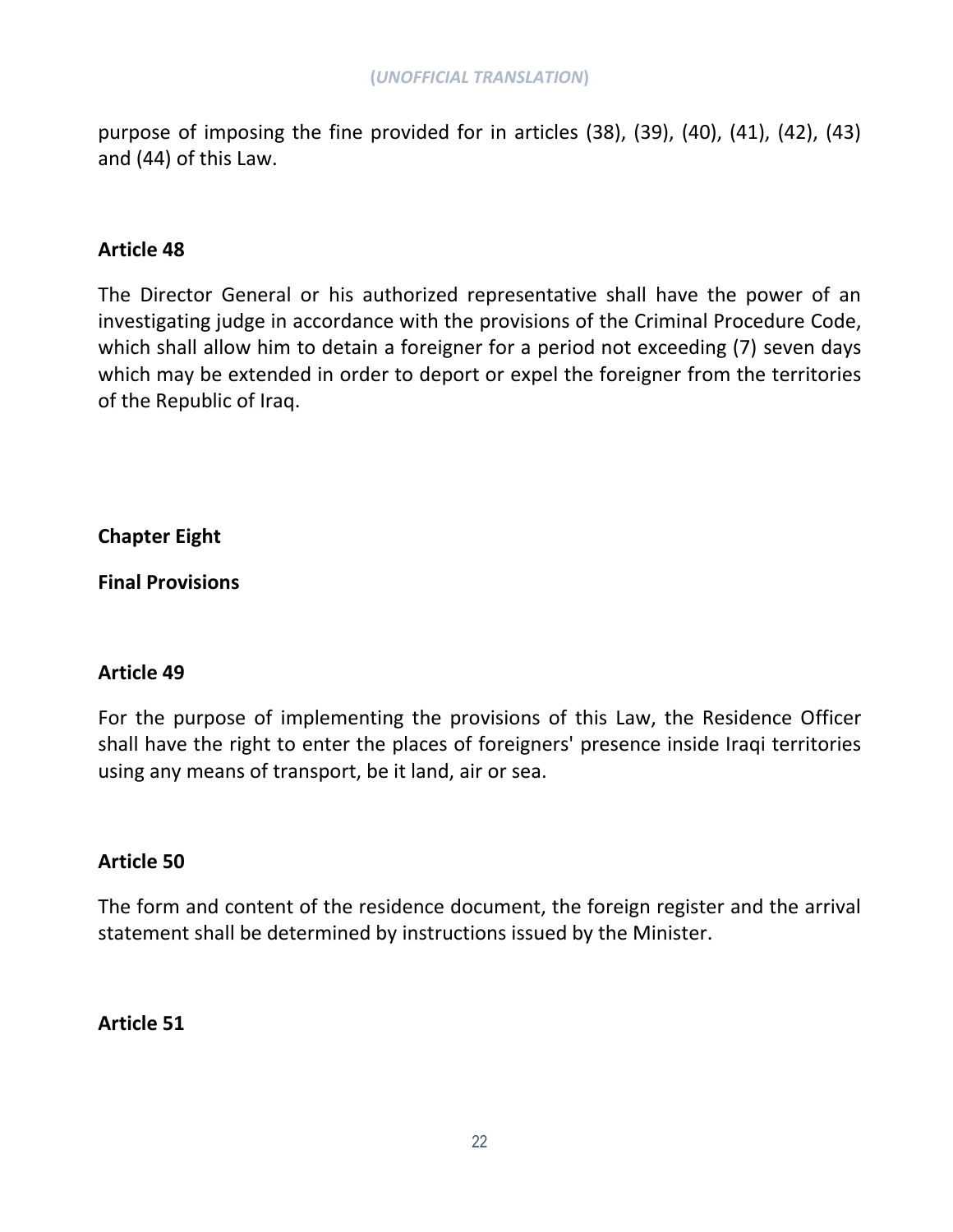**First**: The Director General or his authorized representative may explain their opinion to the Personal Status Court on foreigners who apply for approval of their marriage to an Iraqi female in the following cases:

A. The foreigner has entered lawfully into the Republic of Iraq.

B. The foreigner is working for the government or the private sector under an official contract, or has entered the Iraqi territories by one of the visas mentioned in this Law, provided that the Iraqi female wishing to marry him and her guardian confirm their consent in writing before the General Directorate.

C. He has a way of living that qualifies him to stay with his wife.

D. The foreigner has not been accused or sentenced for reasons related to public order or public morals.

E. The foreigner must prove that he is free from communicable and infectious diseases and acquired immunodeficiency syndrome (AIDS).

### **Second**:

A. Applicants of Iraqi descent shall be excluded from the provisions of paragraph (B) of item (First) of this Article.

B. The foreigner female wishing to marry an Iraqi male is exempted from the provisions of paragraphs (B) and (C) of item (First) of this Article.

# **Article 52**

.

**First**: The Law on Foreigners Residence No. 118 of 1978 shall be repealed, and the regulations issued thereunder shall continue to be implemented as long as they do not contradict the provisions of this Law until new regulations are issued to replace or cancel them.

**Second**: The decisions of the (dissolved) Revolutionary Command Council: 647 on 19/8/1978, 1279 on 30/9/1979, 200 on 7/2/1980, , 443 on 26/3/1980, 846 on 29/5/1980, 1058 on 5/7/1980, 1124 on 15/7/1980, 1359 on 26/8/1980, 1656 on 16/11/1980, 1875 on 17/12/1980, 307 on 15/3/1981, 1246 on 19/11/1983, 95 on